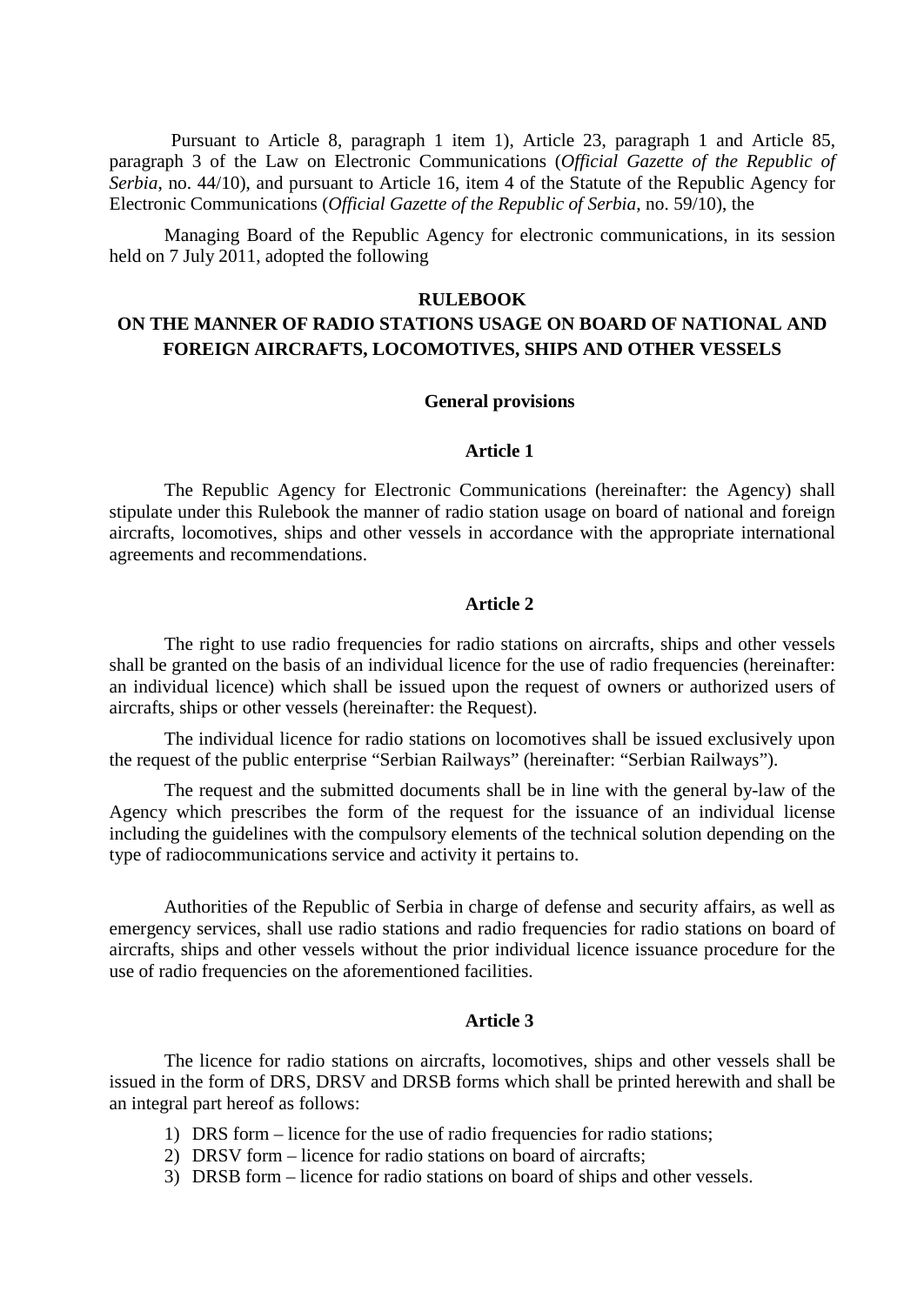The individual licence issuance fee shall be paid in accordance with the general by-law of the Agency which governs the amount of the fee for the provision of services which fall within the competencies of the Agency.

#### **Article 4**

The use of radio frequencies shall commence within a deadline stipulated in the individual radio station licence.

The technical inspection of the radio station shall be conducted within the deadline stipulated in the individual licence.

Radio frequency usage fee shall be paid in accordance with the general by-law of the Agency which prescribes the amount of the radio frequency usage fee.

### *I. Radio stations on board of national and foreign aircrafts*

#### **Article 5**

The use of radio frequencies for radio stations on board of aircrafts shall be governed by the Frequency Bands Allocation Plan (*Official Gazette of the Republic of Serbia*, nos. 112/04 and 86/08, hereinafter: Allocation Plan), Annex 10 of the Convention on International Civil Aviation (hereinafter: Аnnex 10), as well as by the provisions of Radio Regulations, Geneva 2008, hereinafter: Radio Regulations).

The individual licence for radio stations on board of national and foreign aircrafts shall be issued provided that the aircraft in question is registered with the Aircraft Register of the Civil Aviation Directorate of the Republic of Serbia (hereinafter: the Directorate).

The request for the issuance of the individual radio station licences shall include the list of all radio stations on board as well as the appropriate technical documentation.

#### **Article 6**

The use of radio frequencies for safety and distress communications shall be governed by the Allocation plan, Radio Regulations (Frequency Allocation Table – Chapter II, Chapter VII, Appendix 15) as well as by Chapter V of Volume 2, Annex 10. Transmitting frequencies 121. 5 MHz, 243 MHz and 406 MHz of life-saving appliances, if built in the aircraft, shall be explicitly stated in the individual licence, as well as all other frequencies with the same usage.

In cases where radio stations installed on board of aircrafts use the following frequency bands:

• 3 025 kHz - 18 030 kHz frequency band - sub-bands of this band in a manner prescribed by Appendix 26 of Radio Regulations – Provisions and Associated Frequency Allotment Plan for the aeronautical mobile (ОR) service in the bands allocated exclusively to that service between 3 025 kHz and 18 030 kHz ;

• 2 850 kHz - 22 000 kHz frequency band - sub-bands of this band in a manner prescribed by Appendix 27 of Radio Regulations – Frequency Allotment Plan for the aeronautical mobile (R) service and related information;

 $\bullet$  190 – 1750 kHz band for ADF receivers;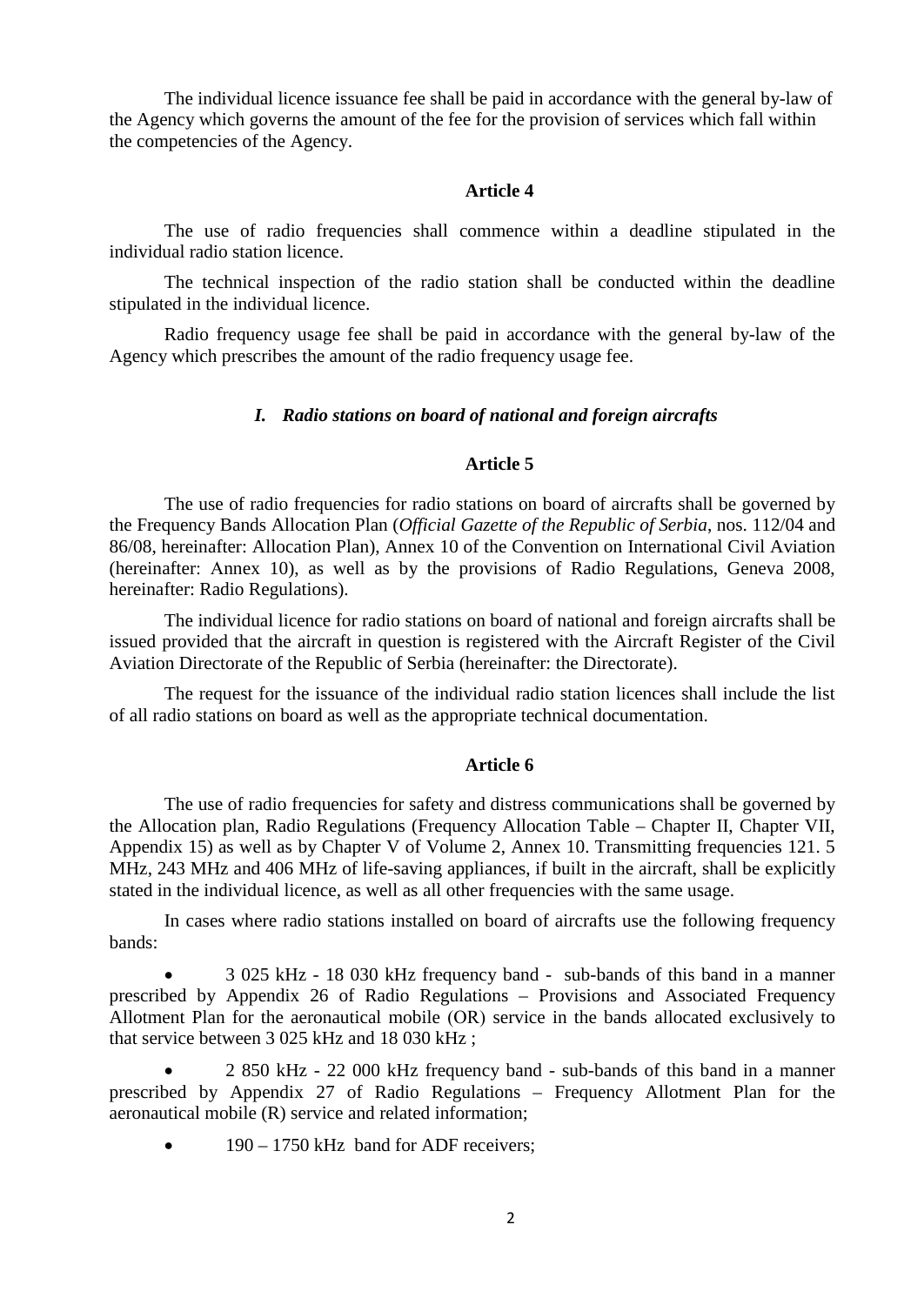• 108 – 111.975 МHz frequency band for the Instrument Landing System (ILS), for indicating deviation of aircrafts from their optimum path of descent along the axis of the runway (localizer), very high frequency omni-directional radio beacons (VOR), global navigation satellite systems (GNSS), etc.:

• 111.975 – 117.975 МHz frequency band for very high frequency omni-directional radio beacons (VOR), global navigation satellite systems (GNSS), etc.;

• 117.975 – 137 МHz frequency band for the international and national aeronautical mobile (R) service (frequency allotment plan is given in Chapter 4, Volume V Annex 10, including the recommendation for the effective radiated power of the communications VHF transmitter);

• 138 - 144 МHz frequency band - frequencies 142.750 МHz and 143.750 МHz in particular for agricultural aviation radiocommunications;

• 328.6 - 335.4 МHz frequency band for the Instrument Landing System (ILS) for indicating the vertical deviation of the aircraft from its optimum path of descent (glide path);

• 960 -1215 МHz frequency band for distance measuring equipment (DME) on aircraft for interrogator transmitting in the 1025 - 1150 МHz sub-band and for ATC transponder transmitting on 1090 МHz as an interrogation response;

• 1300 - 1350 МHz, 2700 - 2900 МHz, 9000 - 9200 МHz and 15.40 - 15.70 GHz frequency band for transmitters - transponders in aeronautical radionavigation service;

- 4200 4400 MHz frequency band for radio altimeters;
- 5000 5250 MHz frequency band Microwave Landing Systems (MLS);
- 9300 9500 MHz frequency band airborne weather radars;

• 13.25 - 13.4 GHz frequency band for ancillary navigation devices which utilize the Doppler effect;

the type of radio stations shall be stated in the Request and technical characteristics shall be submitted as an appendix to the Request.

# **Article 7**

ECC/DEC/(06)07 Decision of 3 August 2009 stipulates the GSM 1800 frequency band as a band for the provision of mobile telephony services on board of aircrafts and refers to heights exceeding 3000 m above ground for the equipment which is in compliance with the requirements included in the Annex to the Decision. Mobile telephony system on board of aircrafts must not cause harmful interference to terrestrial mobile telephony systems.

Upon request of the users of aircrafts, the authorizations for the provision of mobile telephony services on board of aircrafts shall be issued by the Agency.

# *II. Radio stations on board of locomotives*

# **Article 8**

The use of radio frequencies for radio stations on board of locomotives, which operate within the analogue radio dispatch system of "Serbian Railways", shall be in compliance with the Allocation Plan and UIC (L'Union Internationale des Chemins de fer (International Union of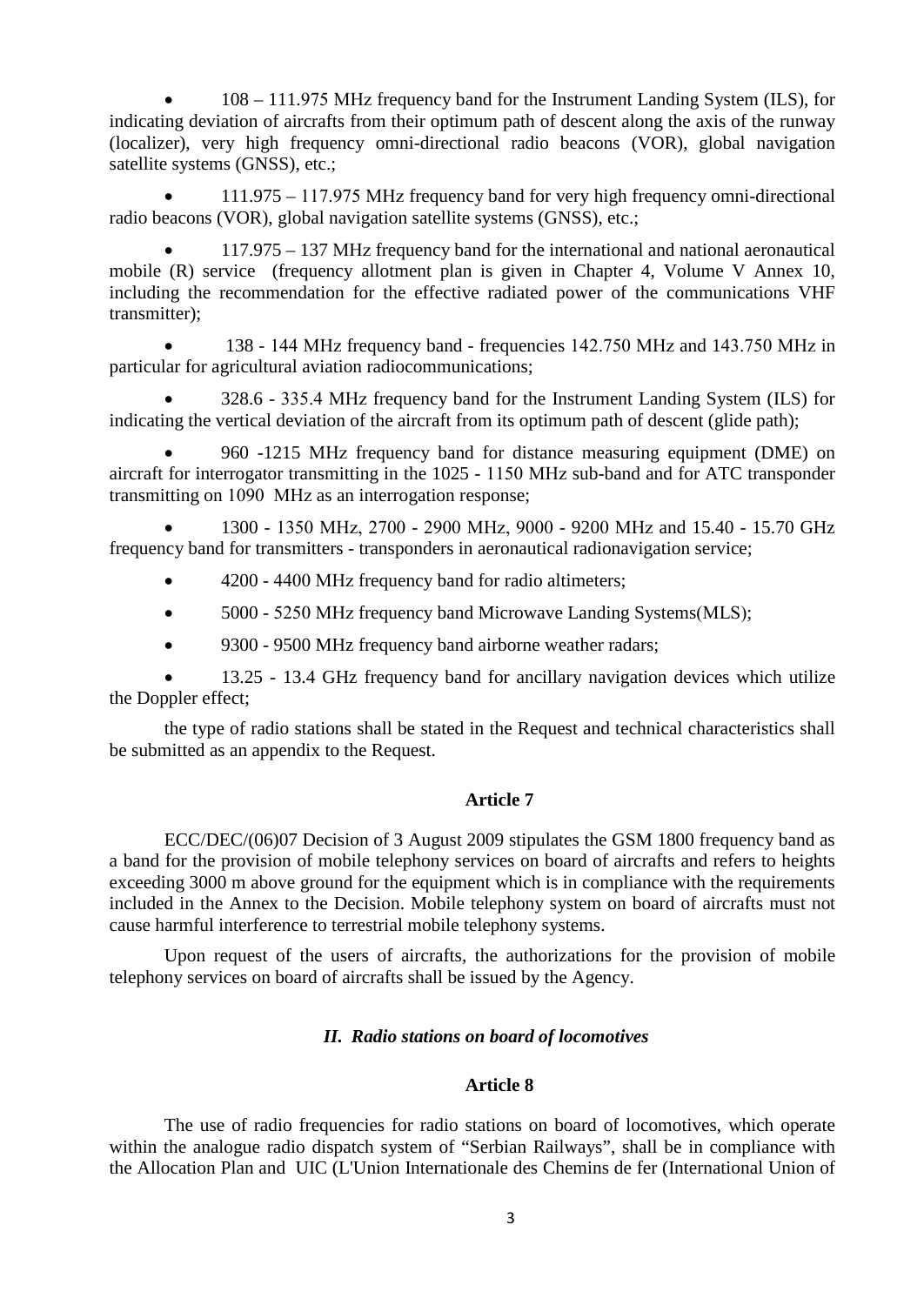Railways)) Recommendation 751-3 as well as CEPT (European Conference of Postal and Telecommunications Administrations) Recommendation T/R 22-01.

Table of frequencies used by the "Serbian Railways" radio dispatch system is given in Table 1.

| Locomotive<br>transmitting<br>frequency<br>TX (MHz) | 4 – frequency<br>groups | Locomotive<br>receiving frequency<br>RX (MHz) | <b>Simplex channels</b> |
|-----------------------------------------------------|-------------------------|-----------------------------------------------|-------------------------|
| 457.450                                             |                         | 467.450                                       | 11                      |
| 457.475                                             |                         | 467.475                                       | 12                      |
| 457.500                                             | 60                      | 467.500                                       | 13                      |
| 457.525                                             |                         | 467.525                                       | 14                      |
| 457.550                                             | 61                      | 467.550                                       | 15                      |
| 457.575                                             |                         | 467.575                                       | 16                      |
| 457.600                                             |                         | 467.600                                       | 17                      |
| 457.625                                             |                         | 467.625                                       | 18                      |
| 457.650                                             |                         | 467.650                                       | 19                      |
| 457.675                                             |                         | 467.675                                       | 20                      |
| 457.700                                             | 62                      | 467.700                                       | 21                      |
| 457.725                                             |                         | 467.725                                       | 22                      |
| 457.750                                             |                         | 467.750                                       | 23                      |
| 457.775                                             |                         | 467.775                                       | 24                      |
| 457.800                                             |                         | 467.800                                       | 25                      |
| 457.825                                             | 63                      | 467.825                                       | 26                      |
| 457.850                                             |                         | 467.850                                       | 27                      |
| 457.875                                             |                         | 467.875                                       | 28                      |
| 457.900                                             |                         | 467.900                                       | 29                      |
| 457.925                                             | 64                      | 467.925                                       | 30                      |
| 457.950                                             |                         | 467.950                                       | 31                      |
| 457.975                                             |                         | 467.975                                       | 32                      |
| 458.000                                             | 65                      | 468.000                                       | 33                      |
| 458.025                                             |                         | 468.025                                       | 34                      |
| 458.050                                             |                         | 468.050                                       | 35                      |
| 458.075                                             |                         | 468.075                                       | 36                      |
| 458.100                                             |                         | 468.100                                       | 37                      |
| 458.125                                             |                         | 468.125                                       | 38                      |
| 458.150                                             |                         | 468.150                                       | 39                      |
| 458.175                                             |                         | 468.175                                       | 40                      |
| 458.200                                             | 66<br>∝                 | 468.200                                       | 41                      |
| 458.225                                             |                         | 468.225                                       | 42                      |
| 458.250                                             | 67<br>Œ                 | 468.250                                       | 43                      |
| 458.275                                             |                         | 468.275                                       | 44                      |
| 458.300                                             |                         | 468.300                                       | 45                      |

**Тable 1.** - UIC 4-frequency groups for the "Serbian Railways" radio dispatch system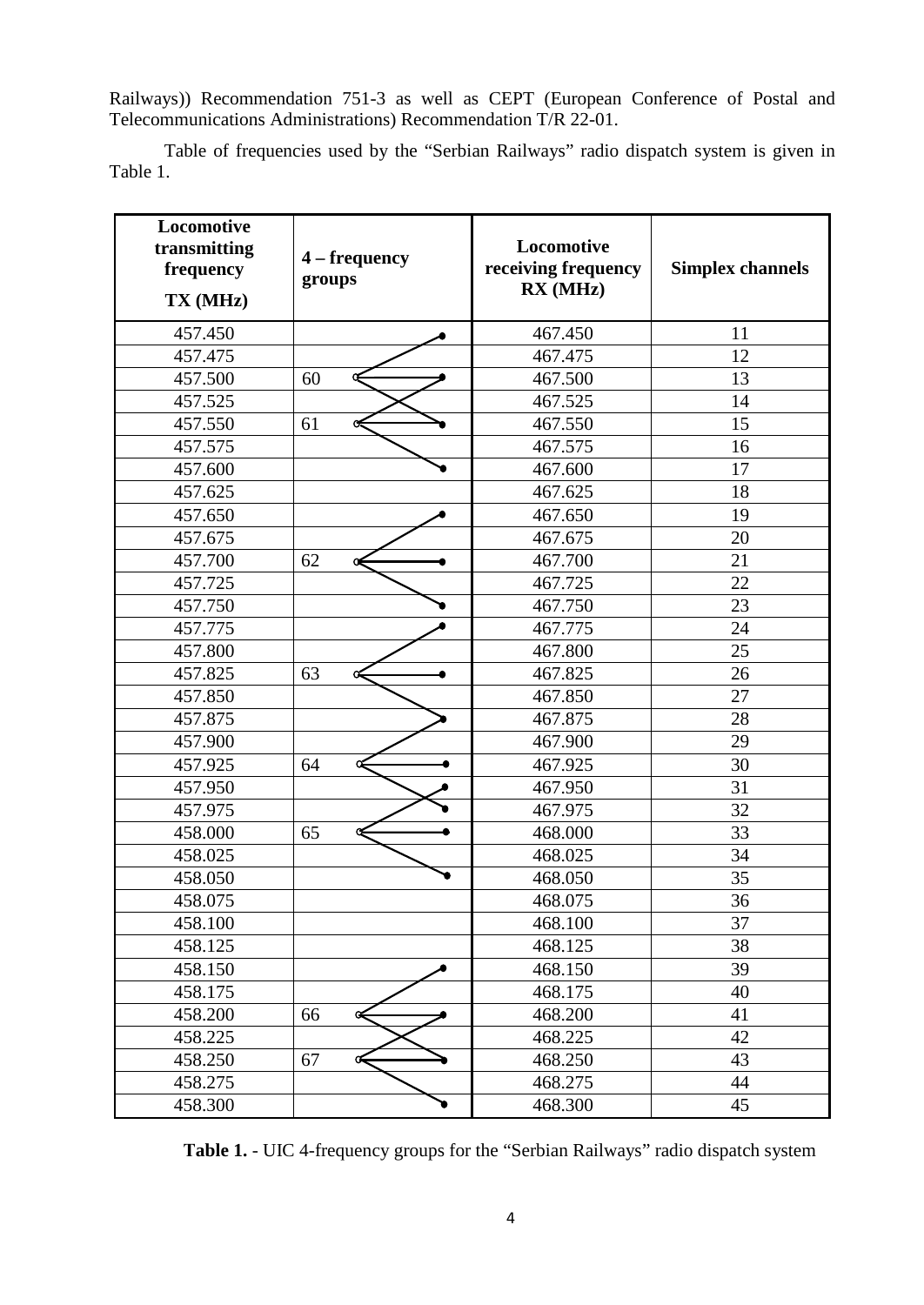Within the aforementioned frequency band, eight 4-frequency groups are formed, i.e. one transmitting and three receiving frequencies for duplex mode of operation.

One 4-frequency group shall be used within a certain railway segment where radio dispatch system is organized. Within one railway segment, radio station on board of locomotive shall transmit on one frequency on which all fixed radio station receivers within that segment shall be set.

Fixed radio station transmitting frequencies shall be planned in accordance with the three remaining frequencies from the group, depending on the configuration of the terrain, i.e. radio wave propagation.

Radio stations on board of locomotives shall have the TX/RX - 457.450- 458.300/467.450-468.300MHz frequency band.

Radio station operator shall manually set the 4-frequency group which is planned for a certain railway segment. Within the set 4-frequency group, the radio station shall scan the receiving frequencies of the set group and establish a connection on a frequency with the highest receiving signal level.

Analogue radio systems enable voice communications and limited signalling exchange. This system shall not perform the combination and integration of voice and data transmission.

# **Article 9**

The use of the GSM-R digital radio dispatch system shall be in compliance with the Allocation Plan and the ECC/DEC/  $(02)05$  Decision which specifies the  $876 - 880/921 - 925$ MHz frequency band for the railway system.

For the UIC systems on railways, the 876-880 MHz band (mobile station transmission) is paired with the 921-925 MHz band (base station transmission) with channel width of 200 kHz and channel spacing of 45 MHz for duplex mode of operation. The graphic illustration of the GSM-R channels with guard bands is given in Figure 1.



**Figure 1:** Graphic illustration of the allocated GSM-R channels with guard bands

Frequency plan for GSM-R networks is given in Tables 2 and 3.

| Mobile station assigned frequency | Base station assigned frequency |  |
|-----------------------------------|---------------------------------|--|
| TX (MHz)                          | RX(MHz)                         |  |
| 876.2000                          | 921.2000                        |  |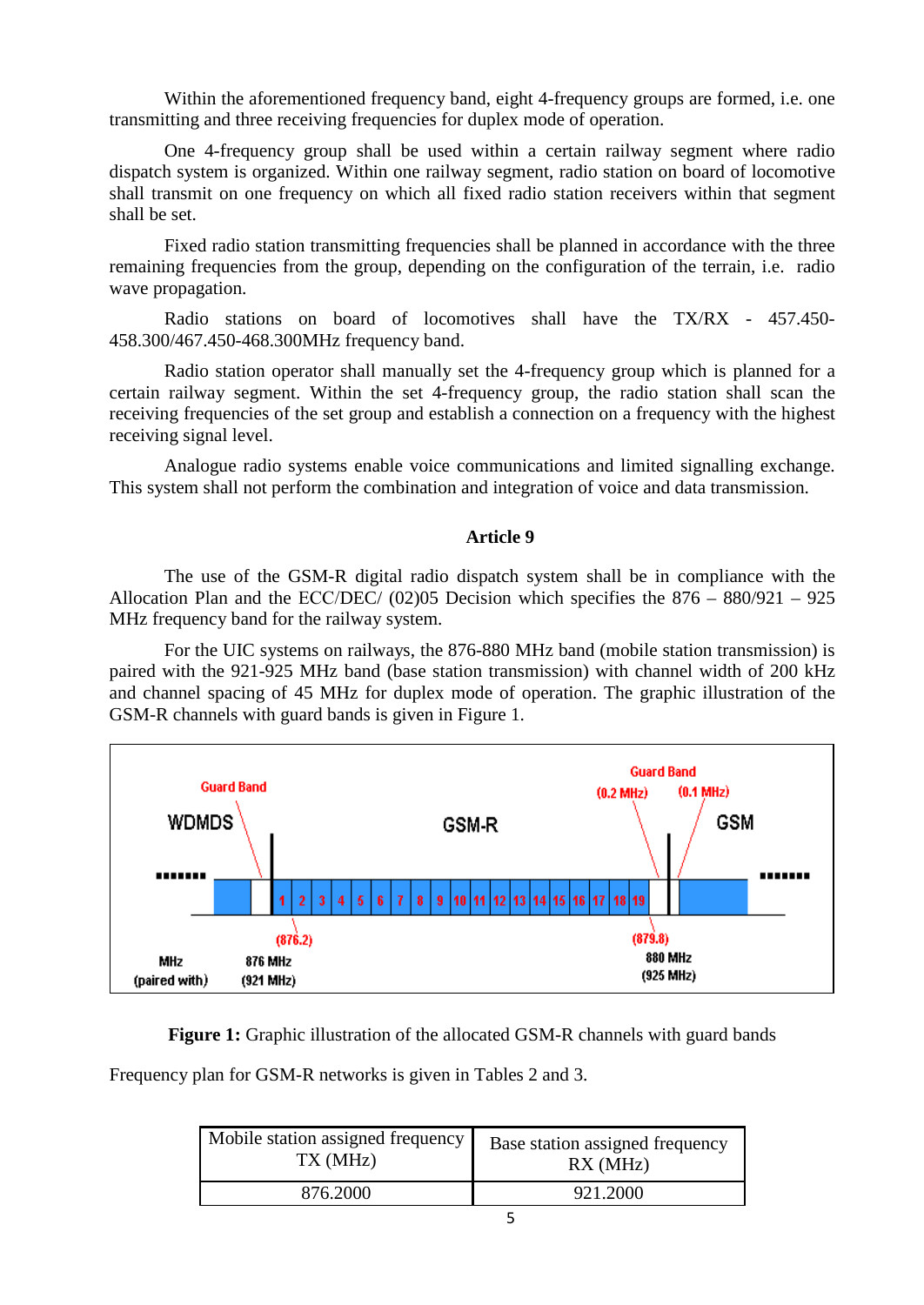| 876.4000         | 921.4000         |
|------------------|------------------|
| 876.6000         | 921.6000         |
| 876.8000         | 921.8000         |
| 877.0000         | 922.0000         |
| 877.2000         | 922.2000         |
| 877.4000         | 922.4000         |
| 877.6000         | 922.6000         |
| 877.8000         | 922.8000         |
| 878.0000         | 923.0000         |
| 878.2000         | 923.2000         |
| 878.4000         | 923.4000         |
| 878.6000         | 923.6000         |
| 878.8000         | 923.8000         |
| 879.0000         | 924.0000         |
| 879.2000         | 924.2000         |
| 879.4000         | 924.4000         |
| 879.6000         | 924.6000         |
| 879.8000         | 924.8000         |
| 880.0000 Note 1) | 925.0000 Note 1) |
|                  |                  |

Note 1)

880.0000 MHz paired with 925.0000 MHz frequency band represents the guard channel.

**Таble 2. –** Frequency plan for duplex mode of operation within the GSM-R network

The 876.000 – 876.100 MHz frequency band, with 12.5 kHz channel spacing, is intended for direct mode operation (DMO) within the simplex mode of operation.

| Mobile station assigned<br>frequency<br>TX/Rx (MHz) |
|-----------------------------------------------------|
| 876.0125                                            |
| 876.0250                                            |
| 876.0375                                            |
| 876.0500                                            |
| 876.0625                                            |

**Таble 3.** - Frequency plan for simplex (DMO) within a GSM-R network

Equipment used in the GSM-R network should be in compliance with the relevant European Telecommunications Standards (EN 301 502 and EN 301 419-7 for GSM-R duplex mode of operation and EN 300 086 for simplex (DMO).

# *III.Radio stations on board of ships and other vessels*

# **Article 10**

On inland waterways of the Republic of Serbia, the use of radio frequencies shall be allowed in accordance with Table 4.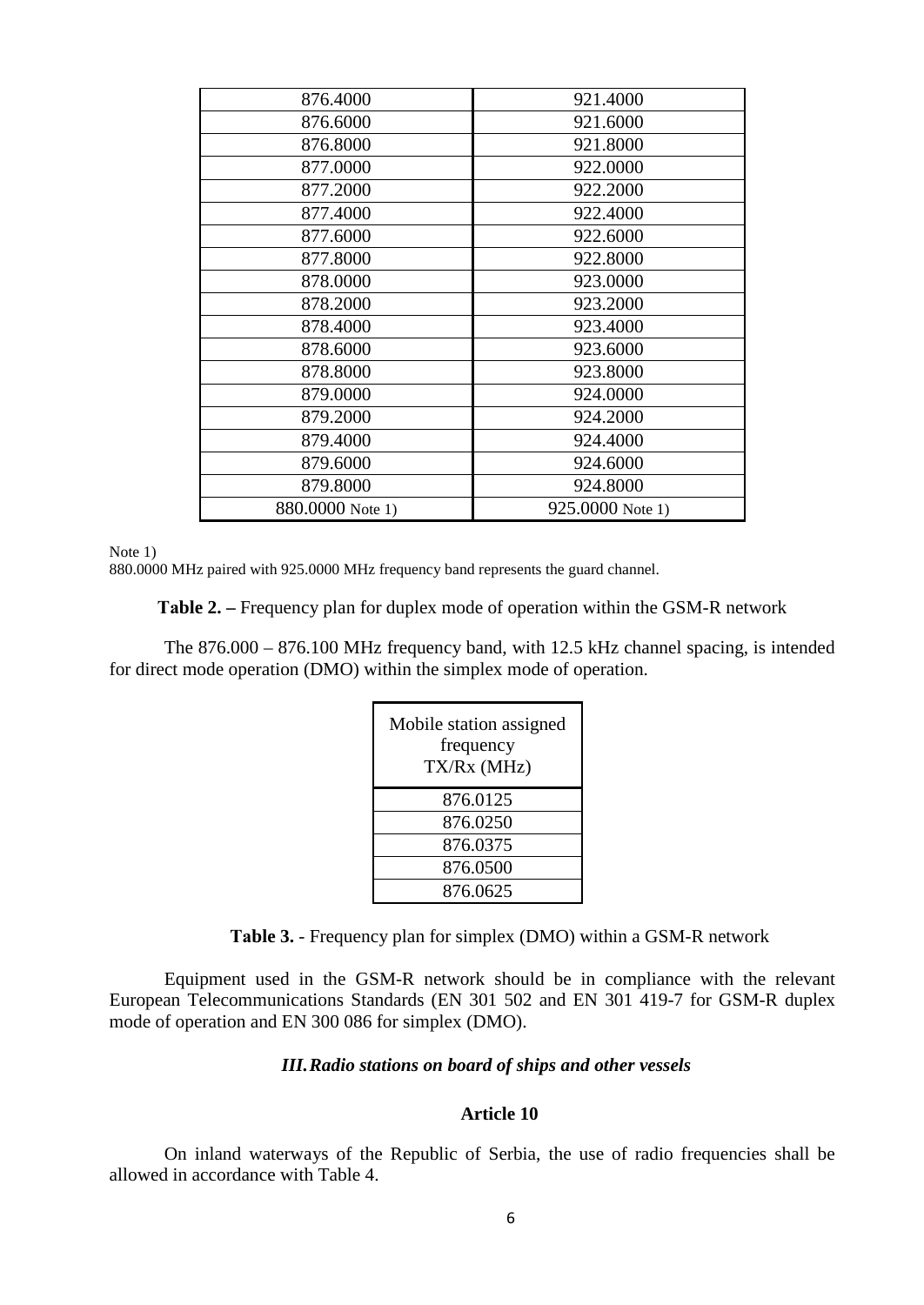| <b>Transmitting</b><br>frequencies<br>(MHz) |         | <b>Communication</b><br>type  | <b>Additional terms of use</b>                                                                                                                                                                                                                                                                                                                                                                                                                        |  |
|---------------------------------------------|---------|-------------------------------|-------------------------------------------------------------------------------------------------------------------------------------------------------------------------------------------------------------------------------------------------------------------------------------------------------------------------------------------------------------------------------------------------------------------------------------------------------|--|
| <b>Ship</b>                                 | Land    |                               |                                                                                                                                                                                                                                                                                                                                                                                                                                                       |  |
| 156.500                                     | 156.500 | Ship-to-ship<br>communication | This channel is the primary channel for ship to ship<br>communication                                                                                                                                                                                                                                                                                                                                                                                 |  |
| 156.550                                     | 156.550 | Ship-to-port<br>communication |                                                                                                                                                                                                                                                                                                                                                                                                                                                       |  |
| 156.575                                     | 156.575 | Ship-to-port<br>communication |                                                                                                                                                                                                                                                                                                                                                                                                                                                       |  |
| 156.600                                     | 156.600 | Ship-to-port<br>communication |                                                                                                                                                                                                                                                                                                                                                                                                                                                       |  |
| 156.625                                     | 156.625 | Ship-to-ship<br>communication | This channel is used for communications with a<br>social character                                                                                                                                                                                                                                                                                                                                                                                    |  |
| 156.650                                     | 156.650 | Ship-to-port<br>communication |                                                                                                                                                                                                                                                                                                                                                                                                                                                       |  |
| 156.675                                     | 156.675 | Ship-to-port<br>communication |                                                                                                                                                                                                                                                                                                                                                                                                                                                       |  |
| 156.700                                     | 156.700 | Ship-to-port<br>communication | This channel is used for special events on a<br>temporary basis and requires authorization obtained<br>from the relevant authorities                                                                                                                                                                                                                                                                                                                  |  |
| 156.750                                     | 156.750 | Ship-to-ship<br>communication | This channel is used for onboard communication<br>(the use of this channel is not allowed on board of<br>small ships (below 20 m).                                                                                                                                                                                                                                                                                                                    |  |
| 156.775                                     | 156.775 | Ship-to-port<br>communication | This channel may be used for mobile satellite<br>service (Earth-to-space services) for receiving AIS<br>transmissions from ships which use only messages<br>type $27$                                                                                                                                                                                                                                                                                 |  |
| 156.800                                     | 156.800 | Emergency<br>communications   | This channel is used in case of emergency, rescue<br>operations and distress calls                                                                                                                                                                                                                                                                                                                                                                    |  |
| 156.825                                     | 156.825 | Nautical<br>information       | This channel is used for piloting, mooring, tugging<br>and for other nautical purposes. The output power<br>for the VHF radiotelephone equipment shall be<br>reduced automatically to a value between 0.5 and 1<br>W while the equipment is in operation on this<br>frequency. This channel may be used for mobile<br>satellite service (Earth-to-space services) for the<br>reception of AIS transmissions from ships using<br>only messages type 27 |  |
| 156.850                                     | 156.850 | Ship-to-ship<br>communication | This channel is used for onboard communication<br>(the use of this channel is not allowed on board of<br>small ships (below 20 m).                                                                                                                                                                                                                                                                                                                    |  |
| 156.875                                     | 156.875 | Ship-to-ship<br>communication | This channel is used for communications with a<br>social character                                                                                                                                                                                                                                                                                                                                                                                    |  |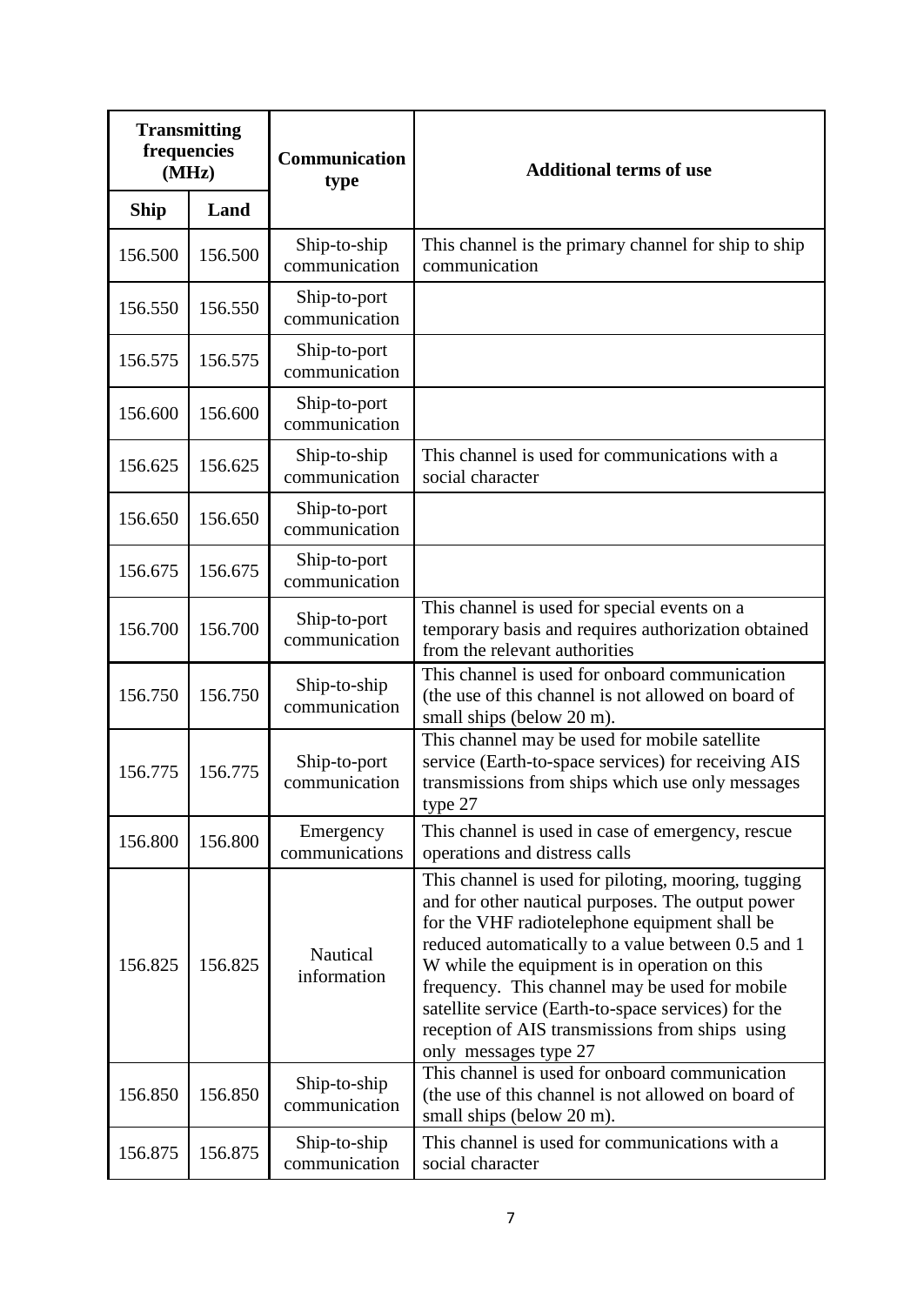| 156.900 | 161.500 | Nautical<br>information |                                                                                                                                       |
|---------|---------|-------------------------|---------------------------------------------------------------------------------------------------------------------------------------|
| 156.925 | 161.525 | Nautical<br>information |                                                                                                                                       |
| 156.950 | 161.550 | Nautical<br>information |                                                                                                                                       |
| 157.000 | 161.600 | Nautical<br>information |                                                                                                                                       |
| 157.025 | 161.625 | Nautical<br>information |                                                                                                                                       |
| 157.100 | 161.700 | Nautical<br>information |                                                                                                                                       |
| 157.125 | 161.725 | Nautical<br>information |                                                                                                                                       |
| 157.150 | 161.750 | Nautical<br>information |                                                                                                                                       |
| 157.200 | 161.800 | Nautical<br>information |                                                                                                                                       |
| 157.225 | 161.825 | Nautical<br>information |                                                                                                                                       |
| 157.250 | 161.850 | Nautical<br>information |                                                                                                                                       |
| 157.300 | 161.900 | Nautical<br>information |                                                                                                                                       |
| 157.350 | 161.950 | Nautical<br>information |                                                                                                                                       |
| 157.400 | 162.000 | Nautical<br>information |                                                                                                                                       |
| 157.425 | 157.425 | Nautical<br>information | This channel is used for special events on a<br>temporary basis and requires authorization obtained<br>from the relevant authorities. |
| 161.975 | 161.975 | <b>AIS</b>              | This channel is used for Automatic Identification<br>System - AIS                                                                     |
| 162.025 | 162.025 | AIS                     | This channel is used for Automatic Identification<br>System - AIS                                                                     |

**Тable 4** – Use of radio frequencies on inland waterways of the Republic of Serbia

The use of radio frequencies on inland waterways of other countries is governed by the "Regional Arrangement concerning the Radiotelephone Service on Inland Waterways" (Basel, 2000).

# **Article 11**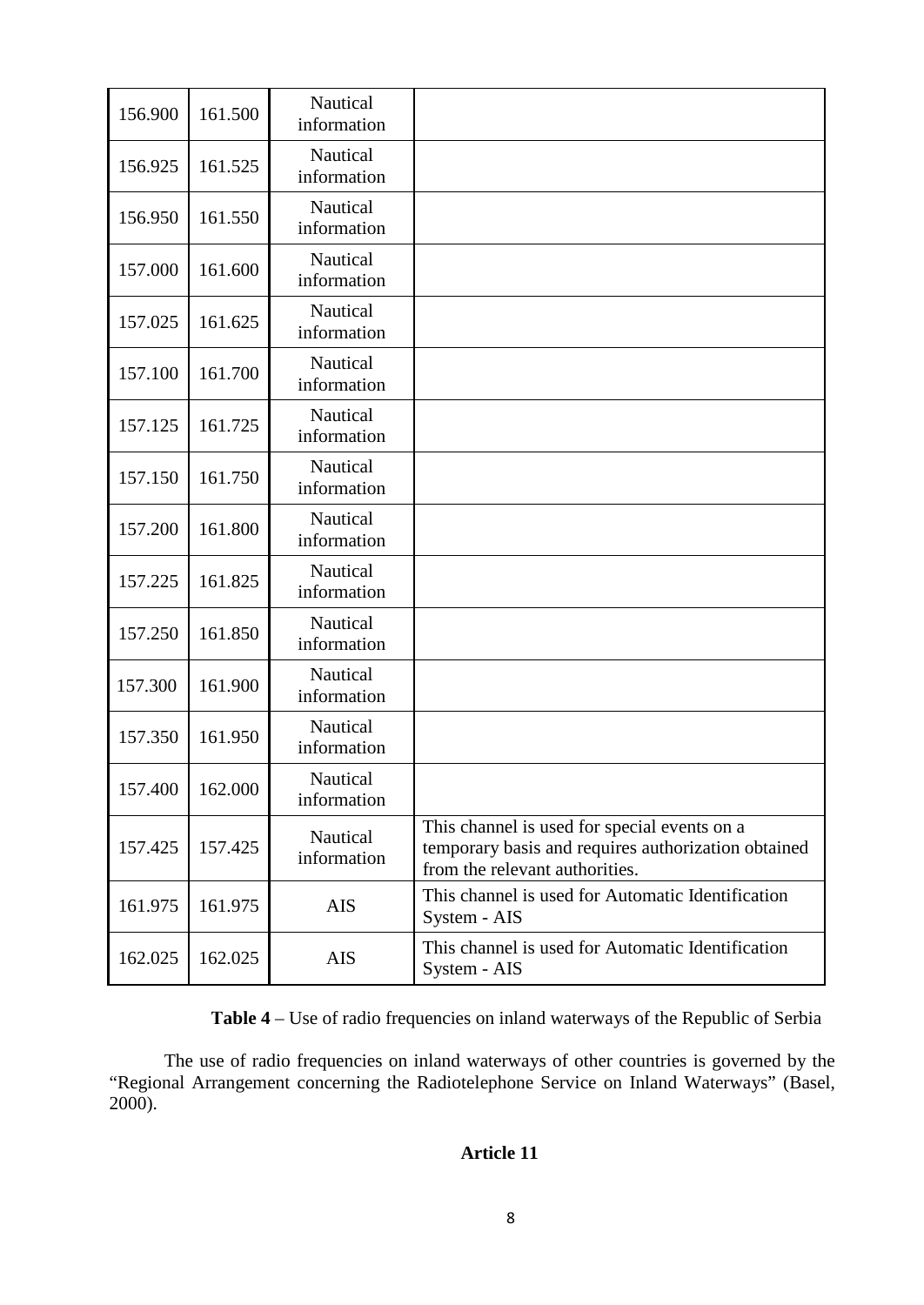Automatic Transmitter Identification System – ATIS shall be mandatory for all fixed VHF radiotelephone equipment and portable VHF radiotelephone equipment which is used on inland waterways and shall be in compliance with the technical requirements stipulated in Annex B of ETSI (European Telecommunications Standards Institute) EN 300 698 standard.

The assignment of ATIS codes shall be carried out by the Agency.

In cases where the equipment operating within the Automatic Identification System – AIS is used on a vessel, the use of Maritime Mobile Service Identity codes - MMSI codes is compulsory.

The assignment of MMSI codes shall be carried out by the Agency.

### **Article 12**

The output power of the fixed VHF radiotelephone equipment used on inland waterways shall be set to a value between 0.5 and 25W, however:

 а) the output power of VHF radiotelephone equipment for frequencies designated for service categories ship-to-ship, ship-to-port and on board communications shall be limited automatically to a value between 0.5 and 1 W;

b) the output power of AIS equipment shall not exceed 12.5 W.

The output power of the portable VHF radiotelephone equipment used on inland waterways must be set to a value between 0.5 and 6 W, where the output power for frequencies designated for service categories ship-to-ship, ship-to-port and on board communications shall be limited automatically to a value between 0.5 and 1 W.

# **Article 13**

Radiotelephone equipment used on inland waterways shall be in compliance with the following ETSI standards:

- EN 300 698 for fixed VHF equipment;

- EN 301 178 for portable VHF equipment.

## **Article 14**

Person operating a ship radio station within the international river traffic must hold the relevant certificate.

The certificate for operating a ship radio station shall be issued by the relevant ministry in accordance with Article 47 of Radio Regulations.

### **Article 15**

The manner of use of radio frequencies at sea is prescribed by Appendix 17 (Frequency and channelling arrangements in the HF bands for the maritime mobile service), Appendix 18 (Table of transmitting frequencies in the VHF maritime mobile band) and Appendix 25 (Provisions and frequency allotment Plan for coast radiotelephone stations operating in the exclusive maritime mobile bands between 4 000 kHZ and 27 500 kHZ) of Radio Regulations.

The use of the MMSI code shall be compulsory for radiocommunications at sea.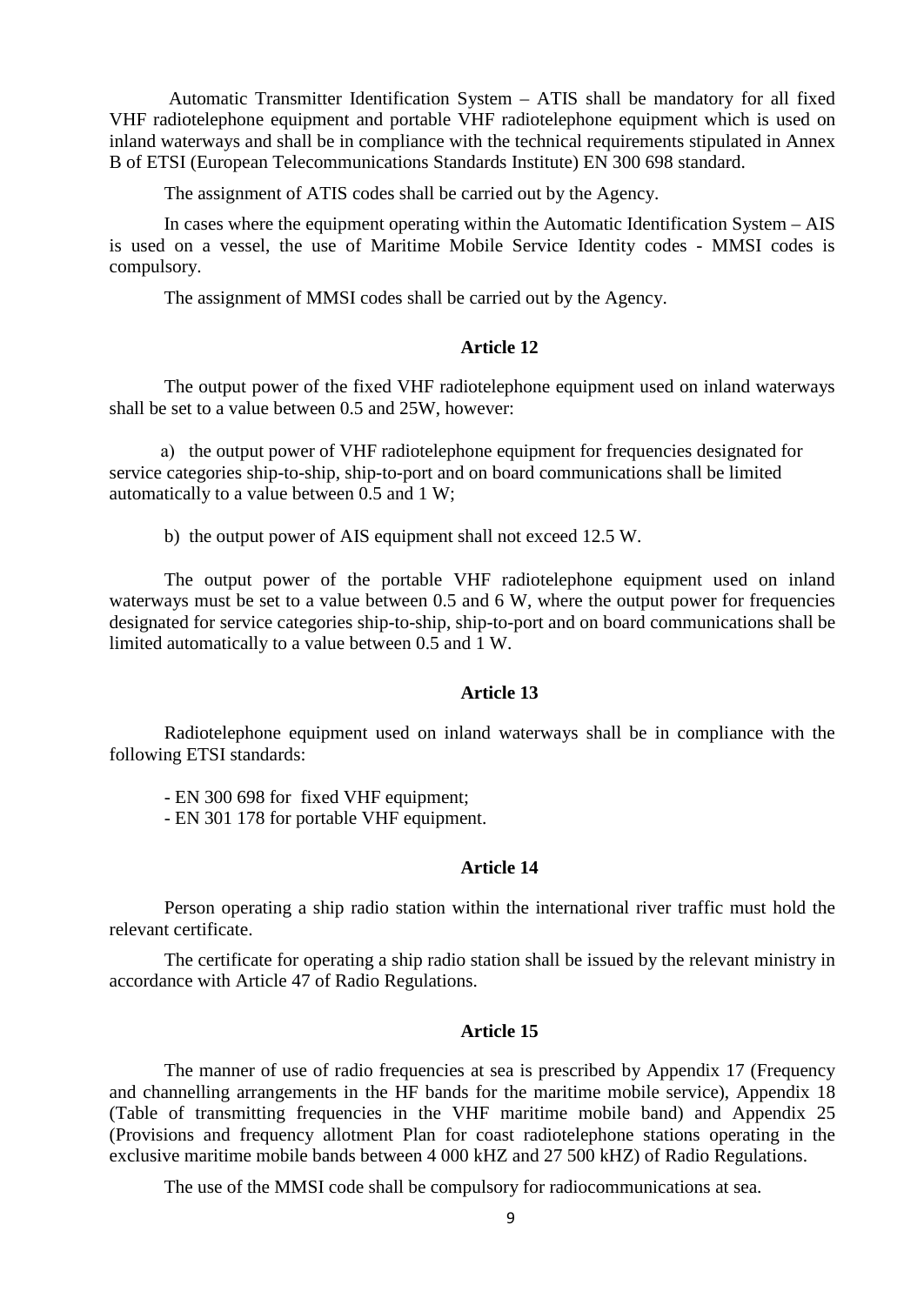The assignment of MMSI codes shall be carried out by the Agency.

### **Article 16**

Apart from the ship radio station which is used for radiotelephone service, the use of radio equipment for radionavigation and radiolocation services (radar, AIS transponder, echo sounder, etc.) shall be permitted as well.

### **Article 17**

The use of radio stations on board of vessels shall be allowed only with the purpose of securing sailing safety as well as for enabling communication with the relevant port authorities, the Agency in charge of port management and other owners or authorized users of ships and vessels.

Radio station may operate only on assigned radio frequencies, except in case of transmitting warning signs, calls, messages and notifications in case of a danger to a vessel, as well as in cases of natural disasters, rescues and other similar cases where the use of other frequencies is allowed provided that the manner of operation is adequate for a radio station to fulfil its task in removing immediate dangers.

#### **Article 18**

This Rulebook shall come into force on the eighth day following the day of its publication in the *Official Gazette of the Republic of Serbia*.

**Ref. no: 1-01-3400-12 /11 Chairman In Belgrade, 7 July, 2011 of the Managing Board**

*Prof. Dr Jovan Radunović*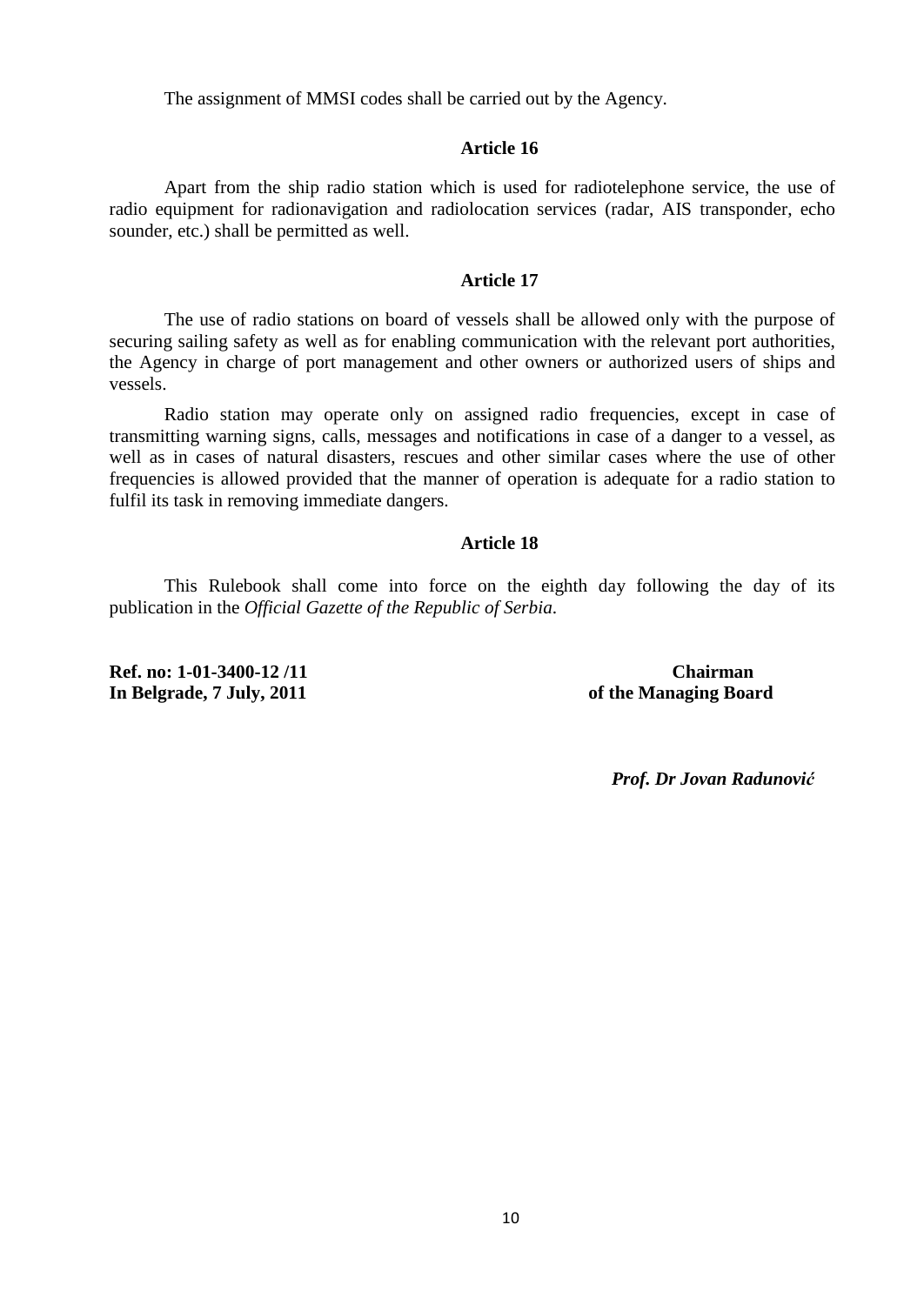

#### **РЕПУБЛИКА СРБИЈА РЕПУБЛИЧКА АГЕНЦИЈА ЗА ЕЛЕКТРОНСКЕ КОМУНИКАЦИЈЕ**

#### **REPUBLIC OF SERBIA REPUBLIC AGENCY FOR ELECTRONIC COMMUNICATIONS**

#### **ДОЗВОЛА ЗА КОРИШЋЕЊЕ РАДИО-ФРЕКВЕНЦИЈА ЗА РАДИО-СТАНИЦУ**

### **LICENCE FOR THE USE OF RADIO FREQUENCIES FOR THE RADIO STATION**

# Издата на основу члана 86. Закона о електронским комуникацијама ("Службени гласник РС", број 44/10)  **Issued pursuant to Article 86 of the Law on Electronic Communications (***Official Gazette of the Republic of Serbia***, no. 44/10)**

01 Број дозволе / Licence no. **\_\_\_\_\_\_\_\_\_\_\_\_\_\_\_\_\_\_\_\_\_** 

60 Датум / Date **\_\_\_\_\_\_\_\_\_\_\_\_\_\_\_\_\_\_\_\_\_**

| 30  | Ималац дозволе:<br>Licence holder:                       |                       |         |
|-----|----------------------------------------------------------|-----------------------|---------|
| 302 | Адреса:<br>Address:                                      |                       |         |
| 50  | Телефон:<br>Telephone:                                   | Телефакс:<br>Telefax: | e-mail: |
| 502 | Шифра (делатности) корисника:<br>Business activity code: |                       |         |

# **ОВИМ СЕ ДОЗВОЉАВА КОРИШЋЕЊЕ РАДИО-ФРЕКВЕНЦИЈА ЗА РАДИО-СТАНИЦУ**

# **THIS IS TO CERTIFY THE USE OF RADIO FREQUENCIES FOR THE RADIO STATION**

| 90215                                                         | Јединица фреквенције                                             |  |  |  |
|---------------------------------------------------------------|------------------------------------------------------------------|--|--|--|
|                                                               | Assigned frequency                                               |  |  |  |
| 90216                                                         | Предајна фреквенција                                             |  |  |  |
|                                                               | Transmitting frequency                                           |  |  |  |
|                                                               | Фреквенција у вези са горњом (пријемна, резервна и др.)          |  |  |  |
| 90225                                                         | Assigned frequency in relation to the above (receiving, reserve, |  |  |  |
|                                                               | $etc.$ )                                                         |  |  |  |
| 90235                                                         | Редни број канала                                                |  |  |  |
|                                                               | Channel number                                                   |  |  |  |
| 90240                                                         | Врста радио-станице                                              |  |  |  |
|                                                               | Class of station                                                 |  |  |  |
| 90244                                                         | Врста радио-службе                                               |  |  |  |
|                                                               | Nature of service                                                |  |  |  |
| 90301                                                         | Локација предајника                                              |  |  |  |
| Name of the location of the radio station                     |                                                                  |  |  |  |
| 90307                                                         | Назив уже локације предајника                                    |  |  |  |
|                                                               | Name of more specific location of the radio station              |  |  |  |
| 90326                                                         | Географска дужина и ширина по Гриничу (WGS координате)           |  |  |  |
| Geographic coordinates of the radio station (WGS coordinates) |                                                                  |  |  |  |
| 90341                                                         | Надморска висина терена (m)                                      |  |  |  |
|                                                               | Altitude of site above sea level (m)                             |  |  |  |
| 90345                                                         | Знак идентификације                                              |  |  |  |
|                                                               | Station identification                                           |  |  |  |
| 90407                                                         | Ширина опсега заузета емисијом, врста емисије                    |  |  |  |
|                                                               | Class of emission and necessary bandwidth                        |  |  |  |
| 90419                                                         | Код снаге                                                        |  |  |  |
|                                                               | Power code                                                       |  |  |  |
| 90420                                                         | Јединица снаге                                                   |  |  |  |
|                                                               | Power unit                                                       |  |  |  |
| 90421                                                         | Вредност снаге                                                   |  |  |  |
|                                                               | Power value                                                      |  |  |  |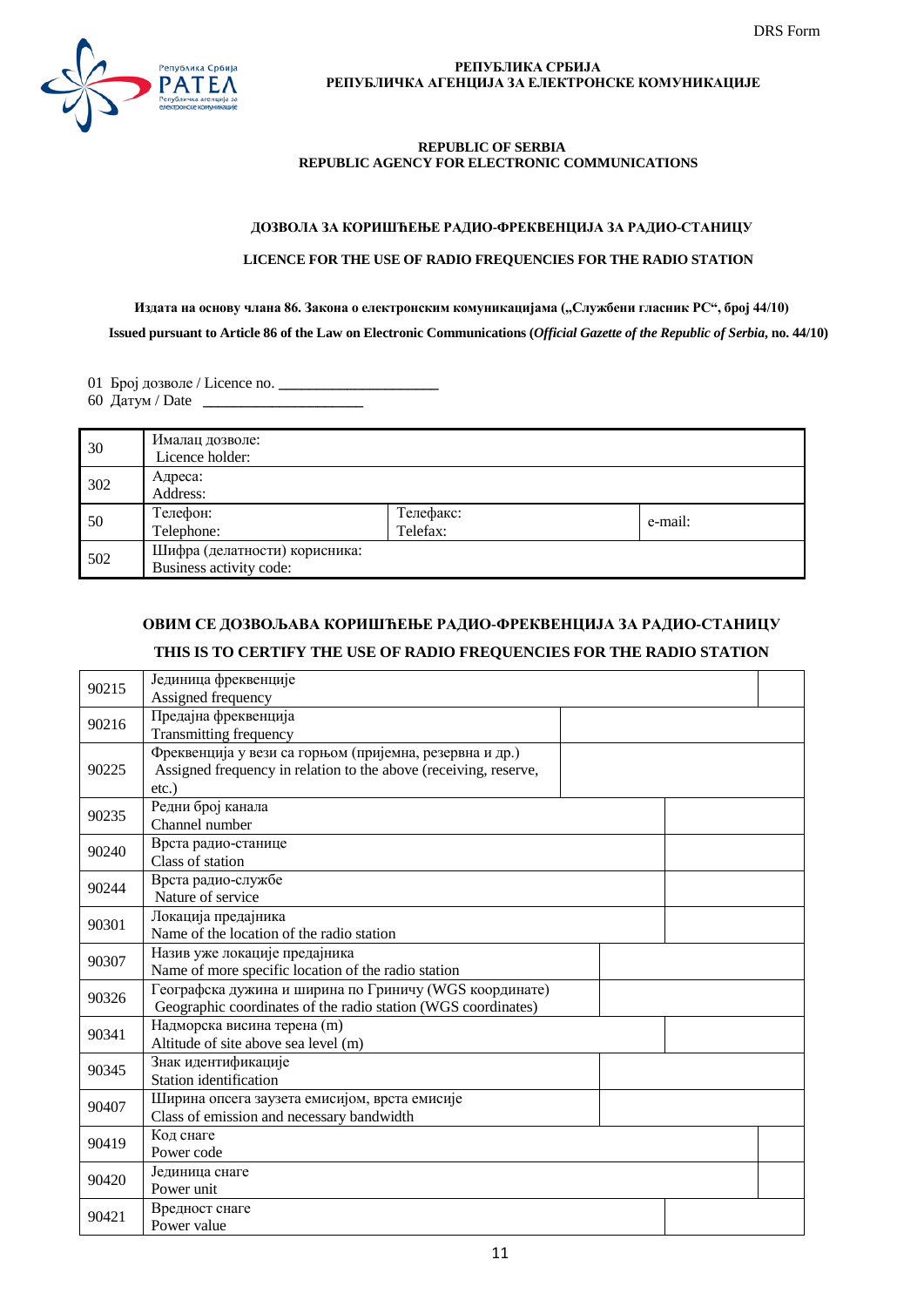| 90426 | Померај фреквенције (offset) TV предајника и претварача   |  |  |  |  |  |
|-------|-----------------------------------------------------------|--|--|--|--|--|
|       | Frequency offset / offset of TV transmitter and repeaters |  |  |  |  |  |
| 90507 | Висина предајне антене изнад терена (m)                   |  |  |  |  |  |
|       | Height of antenna above ground level (m)                  |  |  |  |  |  |
| 90511 | Ефективна висина предајне антене (m)                      |  |  |  |  |  |
|       | Effective transmitting antenna height (m)                 |  |  |  |  |  |
| 90519 | Тип предајне антене                                       |  |  |  |  |  |
|       | Type of transmitting antenna                              |  |  |  |  |  |
| 90522 | Поларизација                                              |  |  |  |  |  |
|       | Polarization                                              |  |  |  |  |  |
| 90523 | Усмереност предајне антене                                |  |  |  |  |  |
|       | Directivity of antenna                                    |  |  |  |  |  |
| 90525 | Азимут максималног зрачења                                |  |  |  |  |  |
|       | Azimuth of maximum radiation                              |  |  |  |  |  |
| 90528 | Угао ширине главног снопа предајне антене                 |  |  |  |  |  |
|       | Angular beamwidth of radiation main lobe                  |  |  |  |  |  |
| 90531 | Добитак предајне антене/антенског система (dB)            |  |  |  |  |  |
|       | Antenna gain (dB)                                         |  |  |  |  |  |
| 90533 | Елевациони угао главног снопа                             |  |  |  |  |  |
|       | Elevation angle of maximum directivity                    |  |  |  |  |  |
| 90536 | Однос напред-назад (dB)                                   |  |  |  |  |  |
|       | Forward - backward ratio                                  |  |  |  |  |  |
| 90541 | Доња граница фреквенцијског опсега                        |  |  |  |  |  |
|       | Lower frequency limit of the frequency band               |  |  |  |  |  |
| 90547 | Горња граница фреквенцијског опсега                       |  |  |  |  |  |
|       | Upper frequency limit of the frequency band               |  |  |  |  |  |
| 90701 | Селективност и осетљивост пријемника                      |  |  |  |  |  |
|       | Receiver selectivity and sensitivity                      |  |  |  |  |  |
| 90827 | Време рада                                                |  |  |  |  |  |
|       | Hours of operation                                        |  |  |  |  |  |
| 90835 | Максимално радно време радио-станице                      |  |  |  |  |  |
|       | Maximum hours of operation                                |  |  |  |  |  |
| 90840 | Покретљивост радио-станице                                |  |  |  |  |  |
|       | Radio station mobility                                    |  |  |  |  |  |
| 90842 | Број радио-станица у мрежи                                |  |  |  |  |  |
|       | Number of radio stations within the network               |  |  |  |  |  |
| 90845 | Произвођач радио-станице, тип радио-станице               |  |  |  |  |  |
|       | Radio station manufacturer type of radio station          |  |  |  |  |  |
| 90846 | Серијски број радио-станице                               |  |  |  |  |  |
|       | Radio station serial number                               |  |  |  |  |  |
|       | Напомена                                                  |  |  |  |  |  |
|       | <b>Note</b>                                               |  |  |  |  |  |
|       |                                                           |  |  |  |  |  |

Наплаћена накнада за издавање дозволе у износу од \_\_\_\_\_\_\_\_\_ динара

Licence issuance fee amounts to \_\_\_\_\_\_\_\_\_\_\_\_\_\_\_\_\_ RDS

Ова дозвола важи од \_\_\_ до \_\_\_

This licence is valid from  $\frac{1}{\sqrt{1-\frac{1}{c^2}}}$ 

Датум почетка коришћења радио-фреквенције Date of commencement of radio frequency use

Рок за обављање техничког прегледа М.П. М.П. М.П. Потпис овлашћеног лица Technical inspection deadline STAMP Officer in charge

\_\_\_\_\_\_\_\_\_\_\_\_\_\_\_\_\_\_\_\_\_\_\_

Вишњићева 8, 11000 Београд, РЕПУБЛИКА СРБИЈА Višnjićeva 8, 11000 Belgrade, REPUBLIC OF SERBIA

Contact center & fax: website:

+381 11 3242 673 www.ratel.rs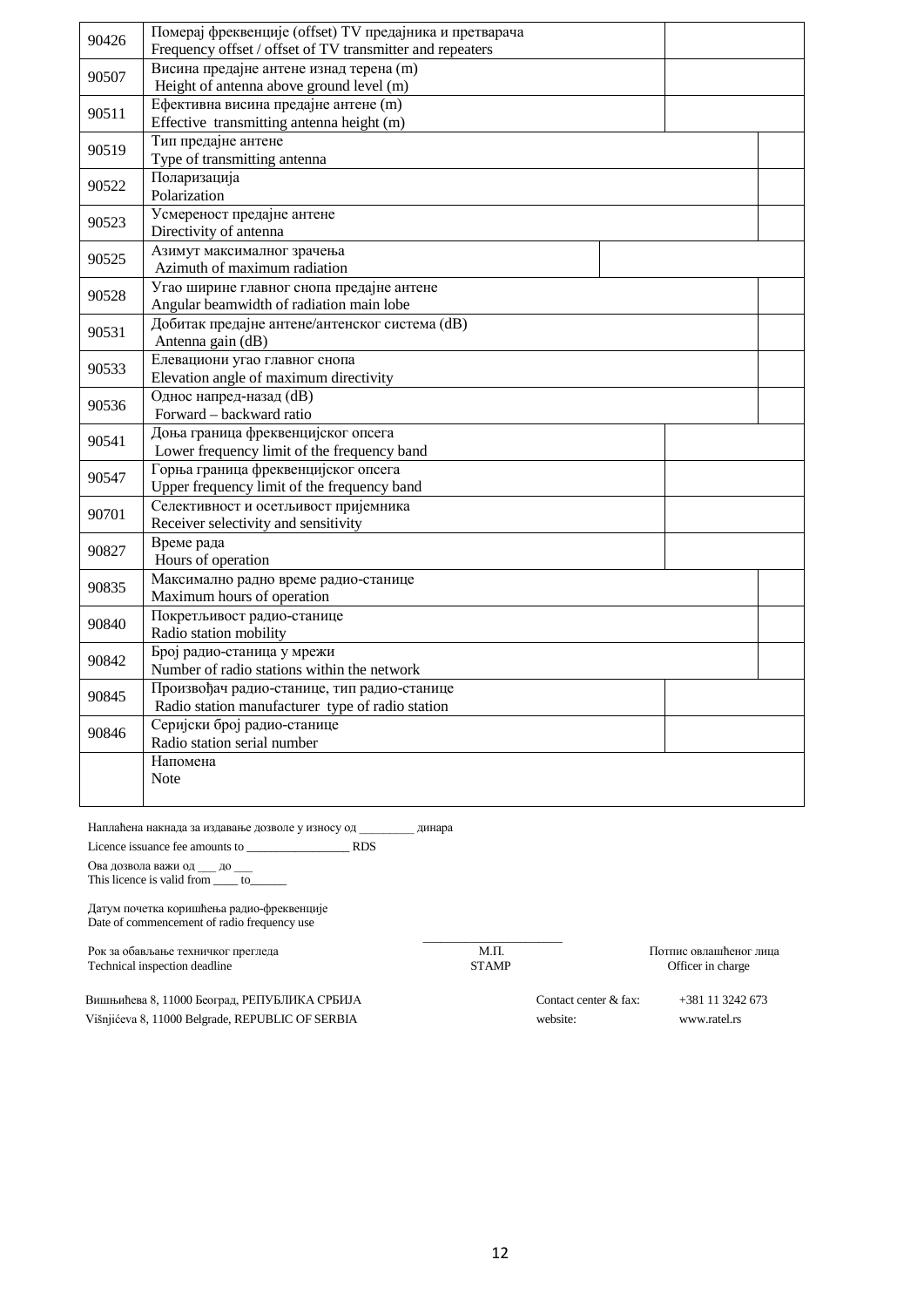

РЕПУБЛИКА СРБИЈА**, РЕПУБЛИЧКА АГЕНЦИЈА ЗА ЕЛЕКТРОНСКЕ КОМУНИКАЦИЈЕ** REPUBLIC OF SERBIA**, REPUBLIC AGENCY FOR ELECTRONIC COMMUNICATIONS** RÉPUBLIQUE DE SERBIE**, AGENCE RÉPUBLIQUE POUR LES COMMUNICATIONS ÉLECTRONIQUES**

## **ДОЗВОЛА ЗА РАДИО-СТАНИЦУ НА ВАЗДУХОПЛОВУ**

#### **AIRCRAFT STATION LICENCE LICENCE DE STATION D' AÉRONEF LICENCIA DE ESTACION DE AERONAVE**

**Nº Период важности: од до Valid:** from

На основу члана 86. Закона о електронским комуникацијама ("Службени гласник РС", бр. 44/10), а у вези са међународним Правилником о радио-комуникацијама који допуњује Статут и Конвенцију Међународне уније за телекомуникације, издаје се дозвола за постављање и коришћење долеописане радио-опреме.

In accordance with Article 86 of the Еlectronic Communications Law (*Оfficial Gazette of the Republic of Serbia,* No. 44/10) and with the Radio Regulations which complement the Constitution and the Convention of the International Telecommunication Union now in force, this authorization is herewith issued for the installation and for the use of the radio equipment described below.

| Државна припадност и регистарска<br>ознака ваздухоплова<br>Nationality and registration<br>mark of the aircraft<br>Име и адреса власника ваздухоплова |                                                                                   |  | Позивни знак или други<br>знак идентификације<br>Call sign or other<br>identification |                               | Тип ваздухоплова<br>Type of aircraft<br>Име и адреса корисника ваздухоплова                              |  |  |
|-------------------------------------------------------------------------------------------------------------------------------------------------------|-----------------------------------------------------------------------------------|--|---------------------------------------------------------------------------------------|-------------------------------|----------------------------------------------------------------------------------------------------------|--|--|
|                                                                                                                                                       | Name and address of owner                                                         |  |                                                                                       | Name and address of operator  |                                                                                                          |  |  |
| Уређаји<br>Equipment                                                                                                                                  | Тип<br>Снага<br>Врста емисије<br><b>Class of emission</b><br><b>Type</b><br>Power |  |                                                                                       |                               | Фреквенцијски<br>Додељене фреквенције<br>опсези<br><b>Assigned frequencies</b><br><b>Frequency bands</b> |  |  |
| Предајници<br><b>Transmitters</b>                                                                                                                     |                                                                                   |  |                                                                                       |                               |                                                                                                          |  |  |
| Предајници на<br>средствима за<br>спасавање (ако<br>постоје)<br><b>Survival craft</b><br>transmitters<br>(when applic.)                               |                                                                                   |  |                                                                                       |                               |                                                                                                          |  |  |
| Други уређаји<br>Other<br>equipment<br>Rok za obavljanje tehničkog pregleda<br>Датум почетка коришћења радио-фреквенција                              |                                                                                   |  |                                                                                       |                               |                                                                                                          |  |  |
| Date of beginning of usage of radio frequencies                                                                                                       |                                                                                   |  |                                                                                       | Technical inspection deadline |                                                                                                          |  |  |

Наплаћена накнада за издавање дозволе у износу од \_\_\_\_\_\_\_\_динара.

Radio station licence issuance fee in the amount of RSD\_\_\_\_\_\_\_\_ paid in full.

| Београд / Belgrade   |  |
|----------------------|--|
| Место<br>Датум       |  |
| Place<br>Date<br>м п |  |

**М.П. STAMP**

Вишњићева 8, 11000 Београд, РЕПУБЛИКА СРБИЈА Višnjićeva 8, 11000 Belgrade, REPUBLIC OF SERBIA

 Потпис овлашћеног лица Officer in Charge

| Contact center & fax: | $+381$ 11 3242 673 |
|-----------------------|--------------------|
| website:              | www.ratel.rs       |